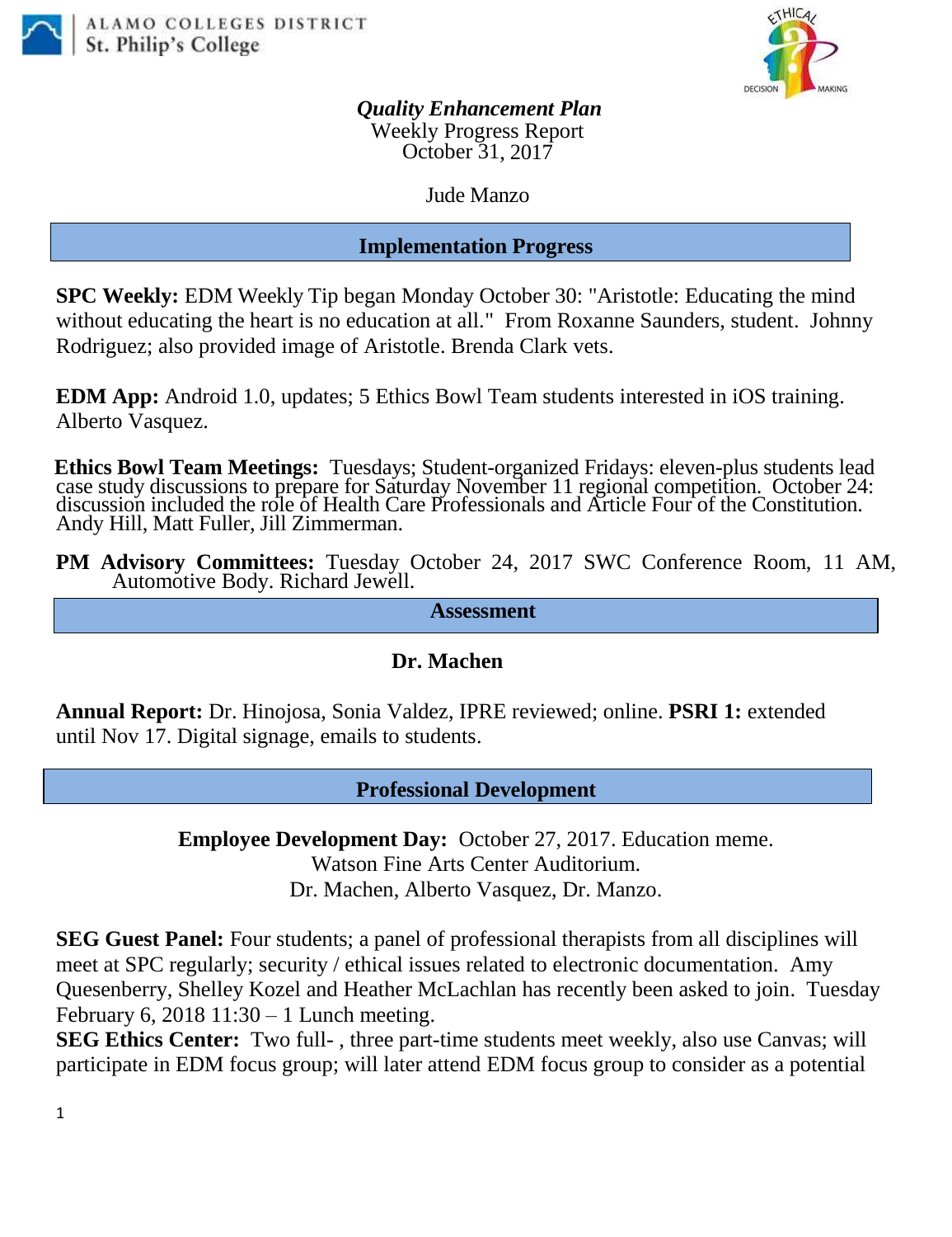Ethics Center component; SEG recipient Stephanie Gooding presented overview of UTSA, Texas Tech and Montana State University Ethics Centers; provided written overview as well. Irene Young, David Kisel and Jill Zimmerman.

# Alberto Vasquez

**Technology:** St. Philip's College Mobile Ethics Center, to include Alamo Talent, QEP Canvas Learning Commons, Tips, alignment, etc. Irene Young, David Kisel, Dr. Machen, Alberto Vasquez, Dr. Manzo, Implementation Team.

**Technology:** Software for St. Philip's College Ethics Center. Luis Lopez, Mr. Lowe, Ms.Barlow, Mr. Hearn.

**Technology:** QEP introduction and Teaching and Assessing module(s) to be recorded for Ethics Center. Alberto Vasquez, Jill Zimmerman. Implementation team volunteers needed. **Technology:** SPC student actor video online. Dr. Machen, Ola Robinson. Volunteers needed to transcribe.

[https://alamo0my.sharepoint.com/personal/orobinson\\_alamo\\_edu/\\_layouts/15/guestaccess.aspx](https://alamo0my.sharepoint.com/personal/orobinson_alamo_edu/_layouts/15/guestaccess.aspx?folderid=046bff39667be457b92e278013c363593&authkey=AZpEAvriVvSsYkVeudelT2Q) [?folderid=046bff39667be457b92e278013c363593&authkey=AZpEAvriVvSsYkVeudelT2Q](https://alamo0my.sharepoint.com/personal/orobinson_alamo_edu/_layouts/15/guestaccess.aspx?folderid=046bff39667be457b92e278013c363593&authkey=AZpEAvriVvSsYkVeudelT2Q) . **Technology:** Round Two 2017 - 2018: Visual QEPs and QEP Update Presentation draft. Alberto Vasquez.

**Best Practices Visual QEPs Implemented:** Round One a.) Flight 191 in six of seven Divisions; b.) Utah nurse in Health Sciences. 2. Round Two: Education meme in President's Cabinet, College Services, Interdisciplinary Programs and Employee Development Day. 3. Round Three: Bakken Pipeline, & other 2017 Ethics Bowl Case Studies to be Visual QEP'ed; new memes, photos. Pre-view, discussion, reflection questions being gathered, used in QEP meetings, President's Cabinet, Divisions, etc. SPC administration, faculty and staff, I Team.

Dr. Machen

# **Ongoing and Upcoming QEP Events**

**Student Life:** *What Would You Do*, EDM Scenarios, weekly @MLK and @ SWC. Dr. Mac. **EDM Student Focus Groups**: November 7, 9 (SWC), etc. Maria Botello and Phi Theta Kappa.

**Freshman Experience (FE):** Incoming students are pre / post-tested over QEP. Gina Jasso and Victor Natera.

# **International Education Week:** November 13 – 17. Clips from **No Turning Back**, **The Iran Job**, **Deutsche**

 **Welle** documentary Mohammed Everyman: A Tale of Refugees in Germany, etc. QEP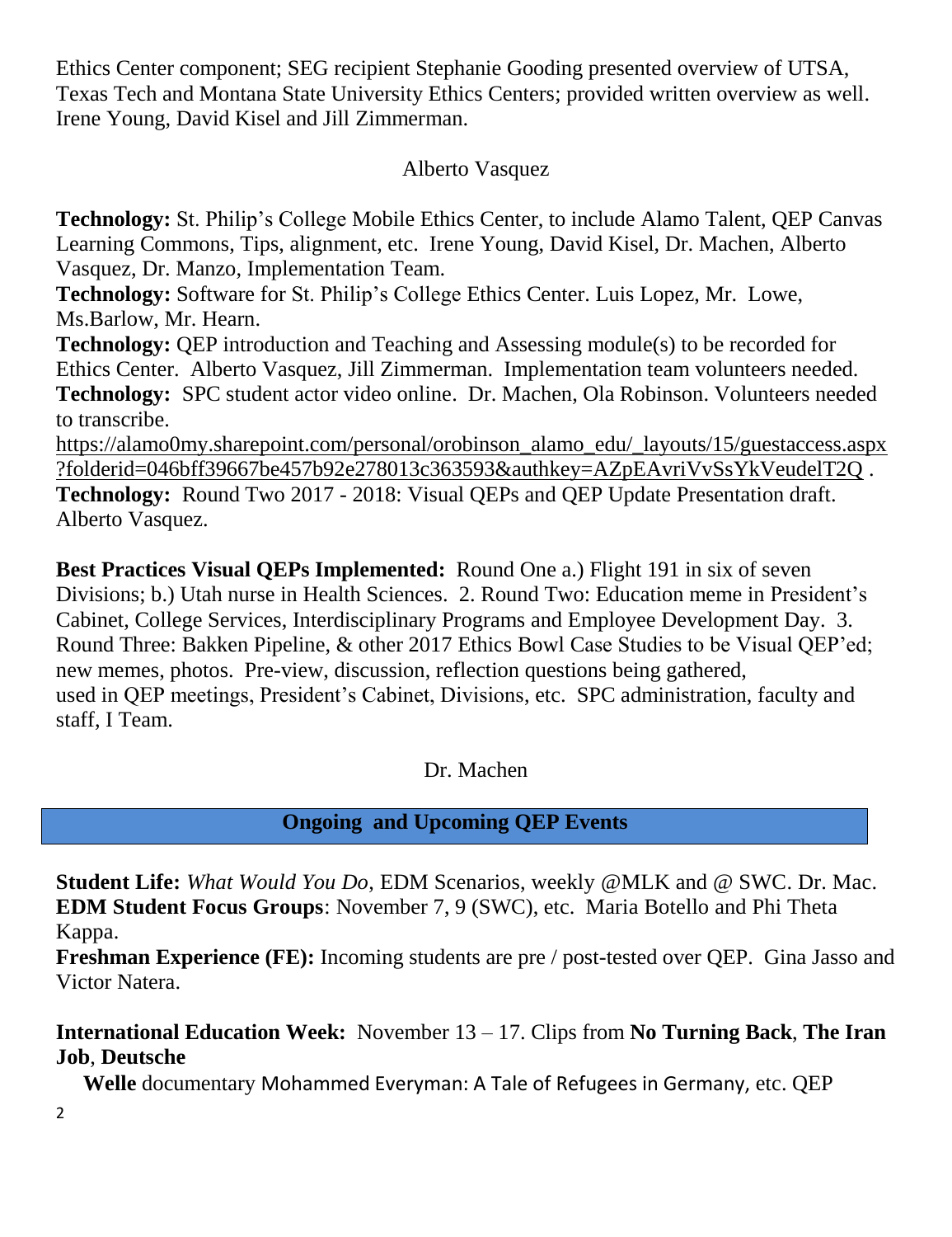introductions; discussions

 of film clips, etc. Sunny Hernandez, Victor O. Natera. Dr. Mac, Felipa Lopez, Carmen Nava-Fischer, Jason

 Fabianke, Alberto Vasquez, Dr. Machen, Dr. Manzo. Implementation Team volunteers needed.

### **President's QEP Arts and Lecture Series 2017-2018, Dr. Loston**

### **Alberto Vasquez**

**Health Sciences:** Cancer Cell Research: The Way of All Flesh. Dean Sterling, Dr. Kelaita, Alberto Vasquez, Jill Zimmerman.

**Histology and Medical Lab:** Tuesday October 31, 2017 noon CHP 301. Theresa Murphy Sanchez, Lucila

 Escobedo. Jill Zimmerman, Dr. Kelaita, Alberto Vasquez, Dr. Machen, Dr. Manzo. Guest Panelists: Marsha

Hall…[.http://spcguide.libguides.com/c.php?g=426766&p=5289703](https://mail.alamo.edu/owa/redir.aspx?C=O6iqIsLSuf3ovY1b3KnDXbqIbPdR_pjdMUVY5pKWykLtsQQH7BTVCA..&URL=http%3a%2f%2fspcguide.libguides.com%2fc.php%3fg%3d426766%26p%3d5289703)

### **Arts & Sciences Division:** All My Sons, Watson Fine Arts Center. Dean Johnson, Vincent Hardy.

**Fridays and Saturdays:** November 10 and 11; also November 17 and 18 at 8 PM. Vincent Hardy.

**Sundays:** November 12 and 19 at 2 PM. Vincent Hardy.

**Thursday November 16:** 10 AM Dual Credit / Early College High School performance. Vincent Hardy.

 12 noon, EDM Talkback. SPC student actors, Vincent Hardy. Implementation Team volunteers needed.

**Black History Month:** Film TBD. 1-28 February 2018. Dr. Sharon Crockett.

**Women's History Month:** (Film or May 2017 documentary about Wilma Mankiller, Cherokee chief), Cindy

Katz and Kelli Wilder. TBD, 1-31 March. Susan Medina.

#### Jude Manzo

#### **Round Two and Round Three: Visual QEPs / President's QEP Arts & Lecture Clips.**  Deans, Cindy

Pryor, Vincent Hardy.Education meme, Bakken pipeline, and any suggestions from